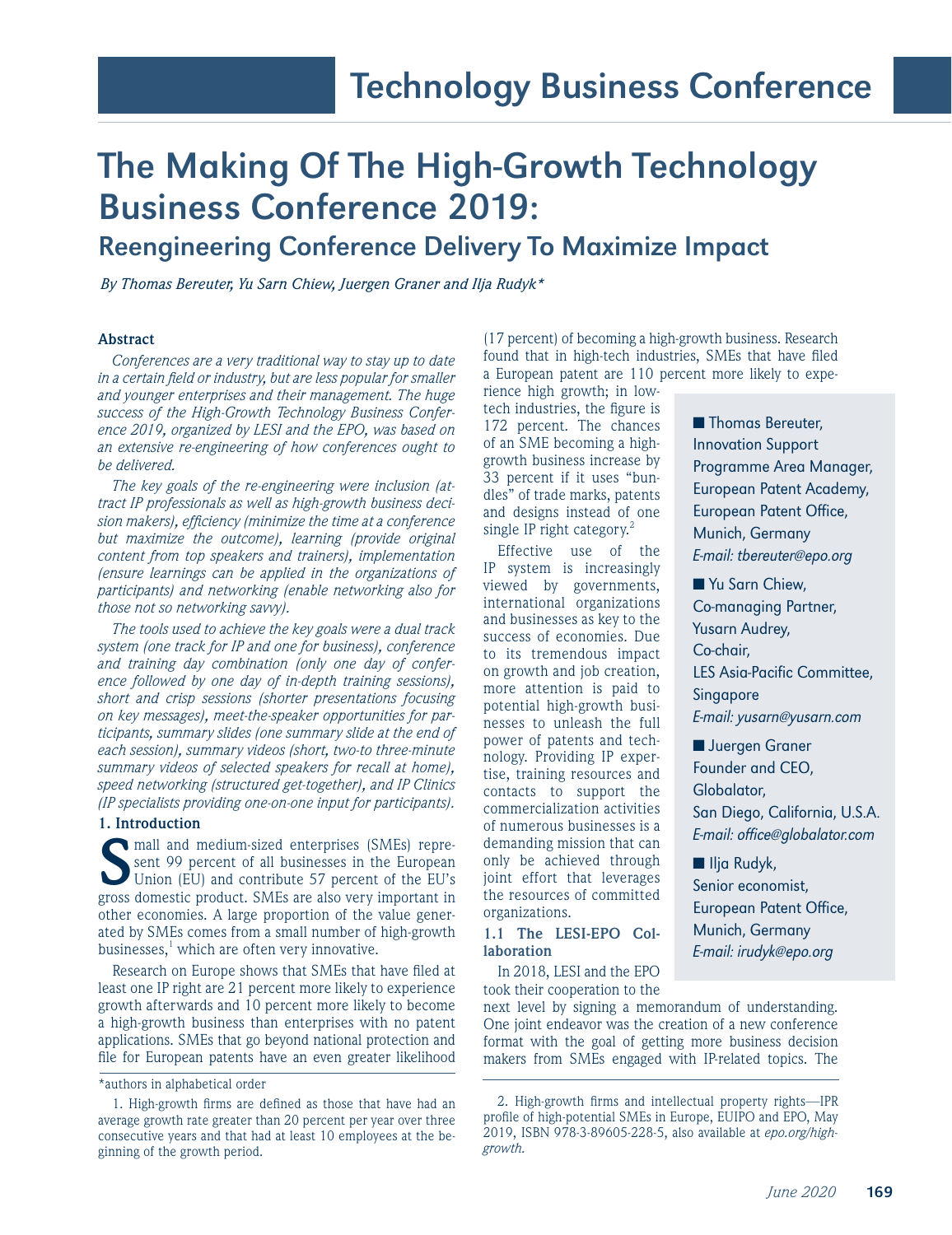overall challenge identified was that most business decision makers in SMEs across Europe leave IP to specialists (lawyers, licensing professionals and consultants), instead of seeing it as a top priority in their strategy making and execution. This is regarded as a major obstacle to unlocking the hidden value of IP.

### **1.2 The LESI Perspective**

LESI originated in the U.S.A. It focuses on facilitating IP transactions between enterprises by providing support to executives in the IP rights licensing field to reduce the risk of these entities blocking or attacking each other through costly litigation. Education and capacity building, peer support and establishing standard practices, tools and techniques became the basic pillars of LESI, which currently has 33 national and regional member societies around the world with members from more than 90 countries.

On a global scale, LESI has been very successful at establishing a sound understanding and capacity building for numerous enterprises. For decades the strongest growth in members was in the U.S., but lately growth has shifted to chapters in Europe and Asia. In Germany the main drivers for this growth have been the engagement of members from businesses, whereas in Asia the drivers have been rapid economic development and an increasing awareness of IP as an important factor in the next phase of economic growth. The trends indicate that LESI has contributed to a sustainable situation for industry in the U.S. and Europe. However, there is still huge potential for LESI to serve smaller high-growth technology businesses in a similar way in many other economies.

Interactions within the LESI universe currently take place mostly between IP lawyers, consultants and practitioners in larger enterprises and research organizations. For some time, members of LESI have expressed a desire to expand the network of LESI to include business decision makers of SMEs. This would help put IP on the strategic business agenda within growth-oriented SMEs. The new conference format jointly developed by the EPO and LESI was intended to be the first step in this direction.

#### **1.3 The EPO Perspective**

As the external training arm of the European Patent Office, the European Patent Academy (Academy) provides training for patent professionals, judges, national offices, academia and, last but not least, businesses contributing to the ecosystem of innovation in Europe. For businesses—the current and future users of the patent system the Innovation Support program area of the Academy offers training and training support on IP strategy and management to facilitate the effective use of the patent system by businesses for value creation.

A cornerstone target group are SMEs, especially in the tech and high-growth sectors. Academy training is tailored to the needs of SME executives and staff involved in IP management. To reach innovators effectively and leverage available resources, Innovation Support cooperates internally with the Chief Economist unit and externally with intermediaries (*e.g.,* LESI, IP Helpdesk

of the European Commission), national intellectual property offices, EUIPO and multipliers (*e.g.,* business and IP advisers, patent information centers/PATLIBS, chambers of commerce, incubators and clusters).

The Academy engages in a variety of training activities, including online offers, conferences, workshops and seminars. It also provides support for trainers of intermediaries and multipliers in the form of training material and tools. Like LESI, the EPO is highly motivated to increase its impact by not only supporting IP specialists, but also business decision makers from high-growth tech businesses across Europe to move the IP agenda to the business strategy level.

#### **1.4 The High-Growth Technology Business Conference 2019**

To set a cornerstone for engaging decision makers of SMEs across Europe with IP, a scoping workshop was held in Dublin in November 2018. This workshop brought together stakeholders like the Center for Intellectual Property (CIP), European IP Helpdesk, the Irish Patents Office, EUIPO and other external advisers with representatives of the EPO and LESI, who were the organizers. The goal was to develop an innovative conference model with the potential to attract the whole stakeholder group around SMEs, with business decision makers at the core of this group. See Figure 1.

In addition, that scoping workshop determined that this conference should become a benchmark for the conference organizers in general, who may also be interested in attracting different audience target groups and providing value to all of them in the most efficient way. The



3. *epo.org/business-success* (accessed 01.04.2020).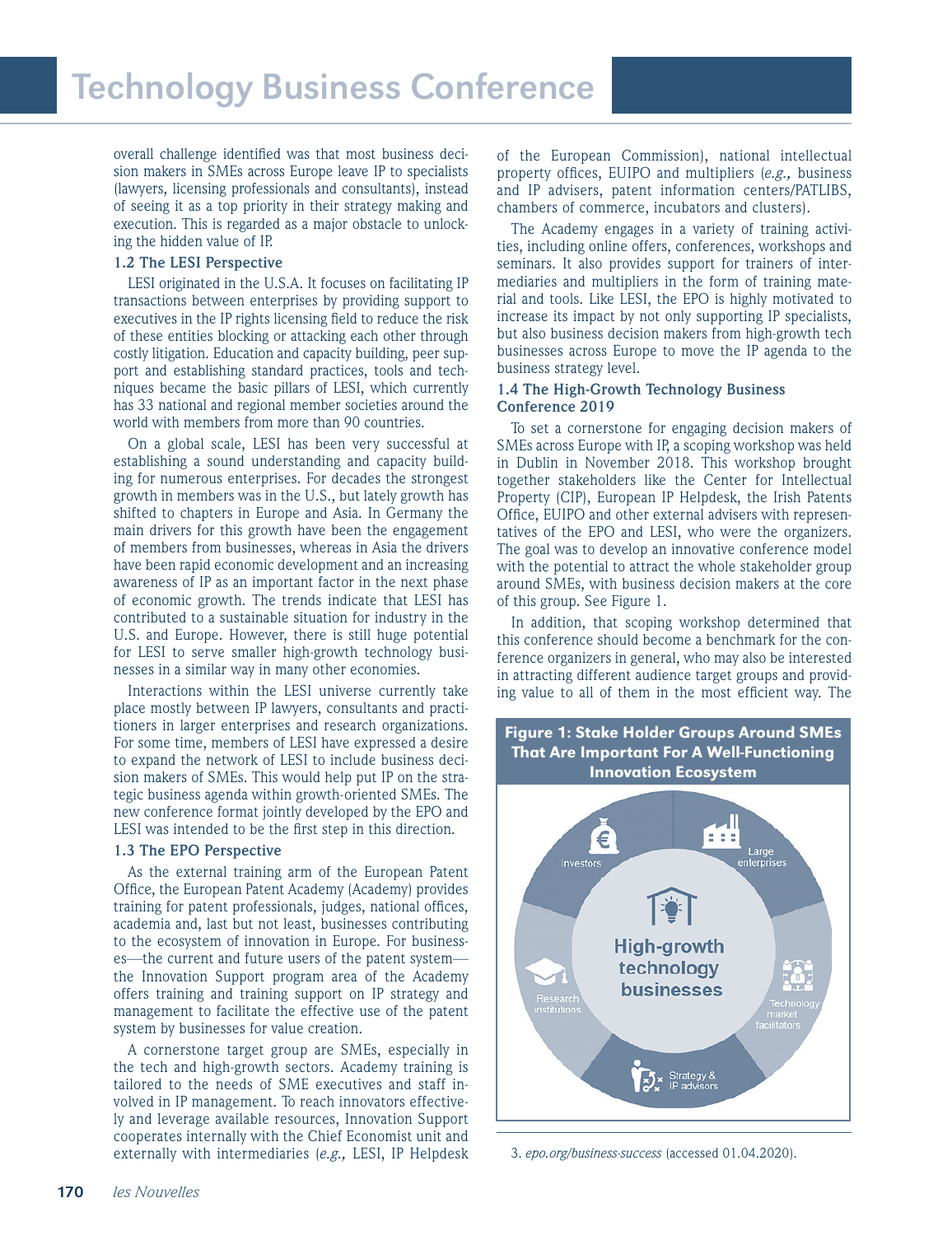scoping workshop laid the foundation for the first High-Growth Technology Business Conference,<sup>3</sup> held in Dublin in November 2019.

Figure 2 outlines the most significant goals and tools that were the result of the scoping workshop, which became the foundation for 2019.

This article outlines the key goals of the conference framework—(1) inclusion, (2) efficiency, (3) learning, (4) practicability and (5) networking—as well as the innovative tools developed to achieve the best possible outcome for conference participants.

#### **2. Key Conference Goals**

# **Goal 1–Inclusion**

In many SMEs, intellectual property topics are often delegated to specialists too soon, and therefore regularly fail to become part of the core strategy of the organization. It is clear that, to support technology-driven SMEs in their quest to generate more value from their IP, it is important to attract IP professionals. Feedback from the market and findings from LESI and the EPO (see 1.2 and 1.3) also suggest that it is crucial to engage business decision makers. Only by broadening the audience to include decision makers within SMEs can the IP message make a sustainable impact on businesses.

In addition, the whole ecosystem must be engaged. This is required for successful technology commercialization. Therefore, representatives of large enterprises, technology market facilitators, strategy and IP advisers, research institutions, and investors with SME interfaces need to be attracted as well (see also Figure 1 under 1.4).

#### **Goal 2–Efficiency**

While efficient content delivery is important for any audience, this applies even more when business decision makers are being targeted. IP is not necessarily their top priority. Therefore, the chances of getting them to come to such a conference are greater if their time is used efficiently and the topic of IP is embedded in content of strategic importance to their business and combined with actionable advice.

# **Goal 3–Learning**

Acquiring new knowledge about an area of importance is probably the number one reason people come to conferences. Therefore, the creation of original, up-to-date content from top-notch speakers that provides new aspects or a different view on topics relevant for the audience in an accessible way is an important factor. Content must be provided for each group of the targeted audience (see also Goal 1).

#### **Goal 4–Implementation**

As mentioned above, attracting business decision makers is a prerequisite, but the key to the success of the conference is to ensure that the knowledge provided at the conference is packaged so it can be easily shared within and across organizations after the event. Therefore, the conference was intended to not only attract and engage practitioners from different parts of the IP ecosystem (see also Goal 1), but also to make sure that the knowledge and best-practices presented were relevant and practical so that they could be implemented in their organizations by the attendees.

# **Goal 5–Networking**

Since networking is a standard and important element of any conference, the aim was to ensure that the networking possibilities did not suffer from the measures taken to foster the efficiency of the event. A special focus for the conference was to facilitate networking with peers, but also between IP specialists and business decision makers. Thus, it became important to create and test new options for networking not usually seen at conferences.

# **3. Key Conference Tools and Their Impact Tool 1–Dual track**

If the intention is to cater to sufficiently different audiences in one conference, the best solution is to establish parallel tracks.

| Figure 2. Matching Of Godis And Tools Creding The Foundation For the Conference |                  |                            |                    |                |                         |
|---------------------------------------------------------------------------------|------------------|----------------------------|--------------------|----------------|-------------------------|
| <b>GOALS</b>                                                                    | <b>Inclusion</b> | <b>Efficiency</b>          | Learning           | Implementation | <b>Networking</b>       |
| <b>TOOLS</b>                                                                    |                  |                            |                    |                |                         |
| <b>Tracks</b>                                                                   | $\checkmark$     |                            | $\boldsymbol{\nu}$ |                | ✔                       |
| <b>Conference &amp; training day</b>                                            | $\mathbf v$      | $\boldsymbol{\mathcal{U}}$ | $\checkmark$       |                |                         |
| Short & crisp sessions                                                          |                  | $\mathbf v$                | V                  | V              |                         |
| <b>Meet the speakers</b>                                                        |                  | $\boldsymbol{\mathcal{U}}$ |                    |                | $\overline{\mathbf{v}}$ |
| <b>Summary slides</b>                                                           |                  | $\mathbf v$                |                    | ✔              |                         |
| <b>Summary videos</b>                                                           |                  | $\mathbf v$                |                    | $\mathbf v$    |                         |
| <b>Speed networking</b>                                                         | $\mathbf{v}$     | ✓                          |                    |                | $\overline{\mathbf{v}}$ |
| <b>IP Clinics</b>                                                               |                  |                            | ✔                  | V              |                         |

# Figure 2: Matching Of Goals And Tools Creating The Foundation For The Conference

3. *epo.org/business-success* (accessed 01.04.2020).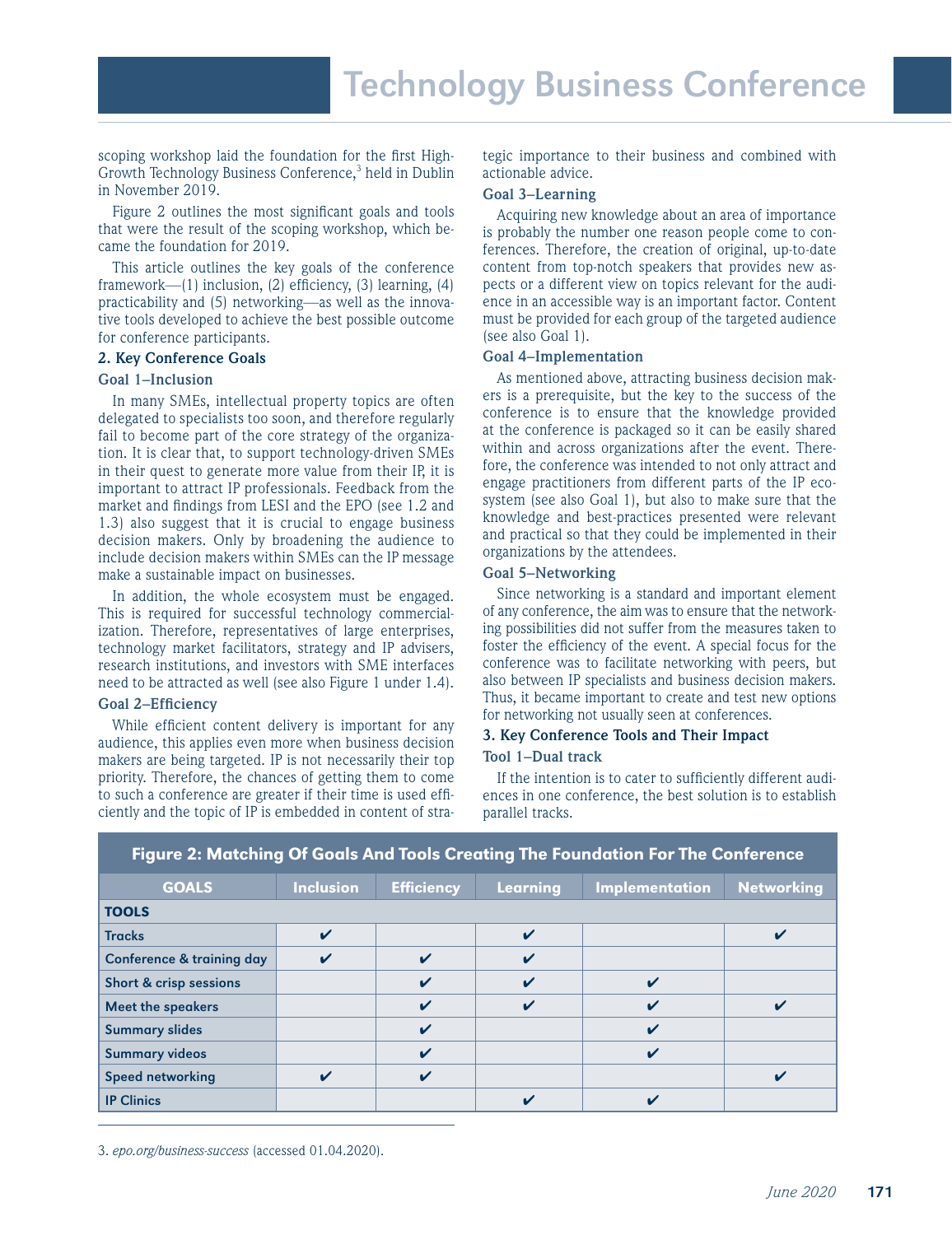# Technology Business Conference

The conference combined a business and an IP track. Since SME business decision makers generally do not put IP at the core of their strategy and usually outsource it to lawyers and IP specialists, it was necessary to have a business track that would target their needs, but also be attractive to other audience groups as well.

From a topic perspective, the IP track was very straightforward, since many of the speakers were used to speaking to this audience.

The business track was much more challenging from a topic and speaker perspective, however. To attract business decision makers, it was important to present topics from a business-strategy and people-management perspective while at the same time demonstrate the role of IP in generating value from day-to-day management all the way to strategic transactions, including alliances, licensing, spin-offs and divestments.

#### **Results:**

The two tracks (business and IP) worked well for all target groups. The mix of switching between general plenary sessions and individual track offerings, and the possibility for participants to pick and choose on a session-by-session basis allowed participants to get the most out of the conference.

The two tracks helped with the inclusion and learning goals of the conference. In addition, they also had a positive impact on the networking goal when individuals switched between the tracks and, in doing so, interacted with different audiences.

The IP track was chosen by 55 percent of participants, while the business track was chosen by 45 percent. The initial target to attract at least 20 percent from SMEs was achieved, since around 25 percent of all participants had an SME background. Of the SME participants, 60 percent were business decision makers, as the following breakdown of SME participants shows. See Figures 3 and 4.

#### **Key Challenge:**

Encouraging business decision makers and IP special-

ists to mix and match among both tracks and not get stuck in the track that naturally suits them requires thorough planning, structure and effective implementation of the conference.

#### **Tool 2–Conference and Training Day**

Combining a one-day conference (several topics in larger groups but fewer interactions with the audience) with one day of training (fewer topics in smaller groups, but more audience participation) allows for a highly efficient learning experience that participants can take back to their organizations and implement to help them succeed in their work environment.

In 2019, the one-day conference was followed by a day of training. The training day was also divided into two tracks (business and IP) to cater to decision makers and IP specialists. Participants were able to choose either half-day or full-day training courses in the respective tracks. Since the training courses were offered by speakers from the conference day, there was a direct continuation of the topics covered in the conference, providing participants with a truly immersive experience.

# **Results:**

Most participants took advantage of the training day to deepen their knowledge in certain areas. Surprisingly, many decision makers, who were expected to only go to the conference, also decided to take part in some of the training offerings on the second day. Training sessions were split into two full-day training courses and four halfday training courses. The training turned out to be very important for attracting the target audiences to the event.

The conference and training day format helped with the inclusion, efficiency and learning goals of the conference.



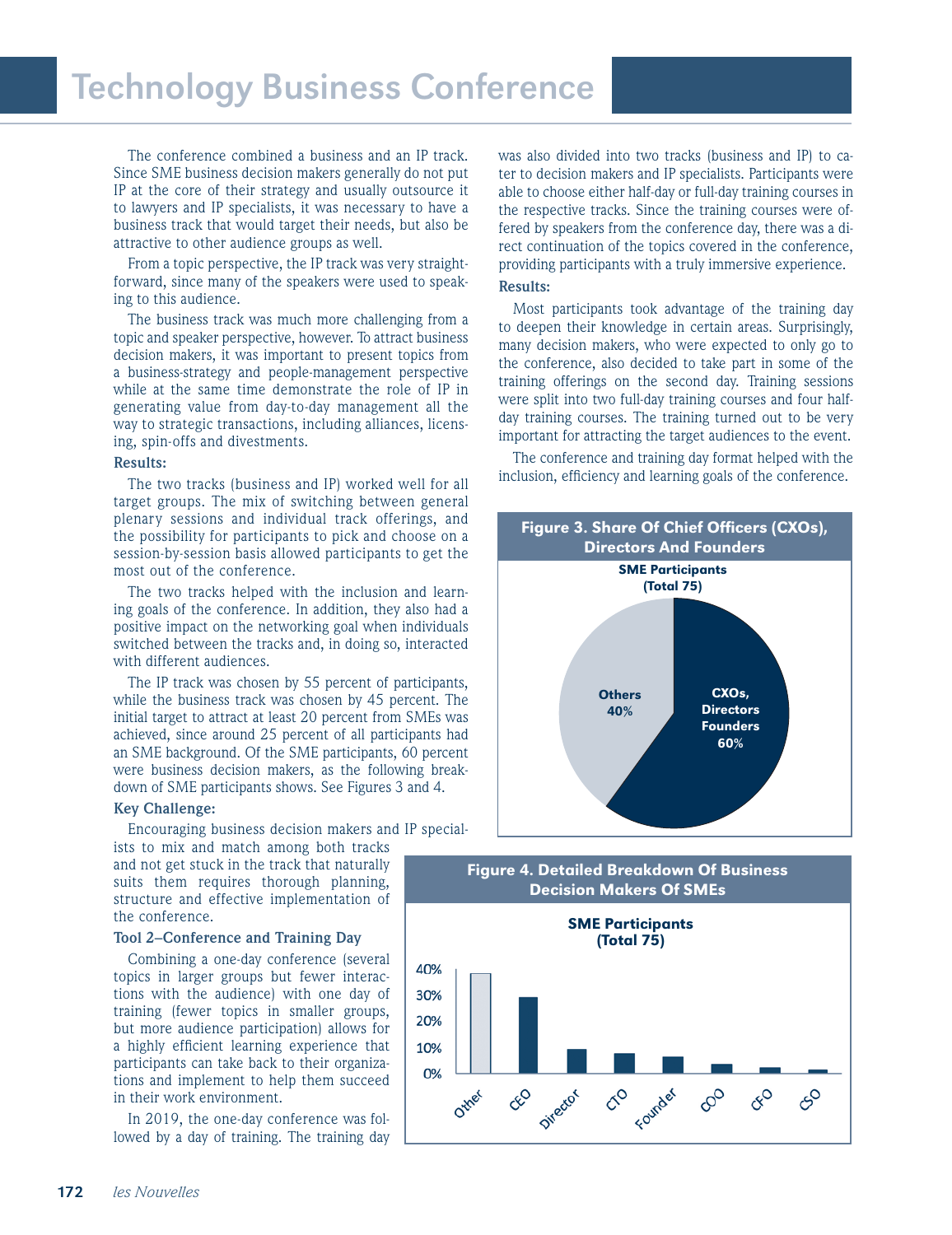#### **Key Challenge:**

Offering enough training sessions (focused on smaller groups) for all conference participants is difficult to achieve when scaling this conference format up to more than 500 participants. This is important to maintain, since training sessions are intended for a smaller audience.

#### **Tool 3–Short and Crisp Sessions**

Standard two-day conference formats allow for relatively lengthy presentations with a limited number of keynote lectures. For 2019, five keynote speeches were scheduled for the conference day (two back-to-back keynote lectures to start the morning, two back-to-back keynote lectures to start the afternoon and one keynote before dinner). This was made possible by reducing each keynote lecture to 20 minutes. Reducing the duration of sessions requires speakers to focus on the delivery of key points for the audience. This not only helped to condense a two-day format into one day, it also ensured that participants would not struggle to find the key points in the presentations, since they were delivered in an efficient and straightforward manner.

The mini-plenary and breakout sessions, which followed the keynote lecture blocks, were also trimmed for the sake of efficiency, providing a 50-minute time-slot for mini-plenaries and a 40-minute time-slot for breakouts, with three to five speakers each. The whole conference was streamlined, based on short and crisp sessions that provided implementable key messages for participants. Since providing key messages in a short time format is not something conference speakers are used to, an extensive pre-conference review process during the preparation phase with the speakers was implemented.

#### **Results:**

Audience feedback regarding the delivery of key messages was overwhelmingly positive. While the speakers enjoyed the outcome of being forced to focus on key messages, many of them stated it was more difficult to prepare for a shorter session than a longer one. However, both speakers and the audience agreed that the results paid off.

The short and crisp sessions helped with the efficiency, learning and implementation goals of the conference.

#### **Key Challenge:**

It is not easy to get speakers to compress their key messages into shorter sessions and make sure that none of the main takeaways get lost, all while adhering to the assigned time-slots. Maintaining this discipline requires pre-conference alignment and a well-structured review process.

#### **Tool 4–Meet the speakers**

Q&A time at the end of conference sessions (especially keynotes) are often hijacked by participants who want to market themselves. Also, many questions can be irrelevant for the majority of the audience, as they are too specific. Substituting Q&A with meet-the-speaker sessions during the break following the presentations and throughout the conference helped to overcome these problems.

At the conference, Q&A sessions were eliminated from keynote lectures and mini-plenary sessions. Instead, speakers made themselves available for further questions during the next break at specific "meet-the-speaker corners" for interested audience members. Part of the speaker engagement was a requirement to be available throughout the whole conference day for participants and their questions. Furthermore, the moderator repeatedly instructed the audience to interact with the speakers during the breaks.

#### **Results:**

Although not everyone who attended the presentation stayed to meet the speakers, the questions asked were very specific to the individual needs of participants. Due to the availability of speakers throughout the day, many more participants were able to ask follow-up questions. Also, the networking aspect of the event, especially between the audience and speakers, was greatly enhanced.

The meet-the-speaker offering helped with the efficiency, learning, implementation and networking goals of the conference.

#### **Key Challenge:**

It is important to provide prominent and dedicated spots close to the general audience for participants to meet the speakers. Moreover, participants need to be continuously reminded to make use of these opportunities as this is not usually done at conferences.

#### **Tool 5–Summary slides**

The problem for anyone who goes to a great conference is determining which key messages they should try to implement from the hundreds of slides they saw. The requirement for each speaker to provide a single summary slide that contains the implementable take-home messages for the audience is one solution to this problem.

For the conference, speakers were required to provide a one-page take-home slide for the audience with actionable advice. The conference organizing team carefully worked with speakers to make sure that each session would end with this slide. The summary slides were also provided to the participants in a shareable electronic format after the conference.

#### **Results:**

The feedback received from the audience was that these summary slides were very useful and enabled them to take these key messages back to their companies and share them with peers. Even individuals that did not attend the session were able to benefit from the summary slides.

The summary slides helped with the efficiency and implementation goals of the conference.

#### **Key Challenge:**

It is not easy to get all speakers to provide a summary slide of implementable takeaways. It requires a lot of intervention from the conference organizers. However, this can be partially outsourced to pre-assigned session chairs if there is more than one speaker in a presentation.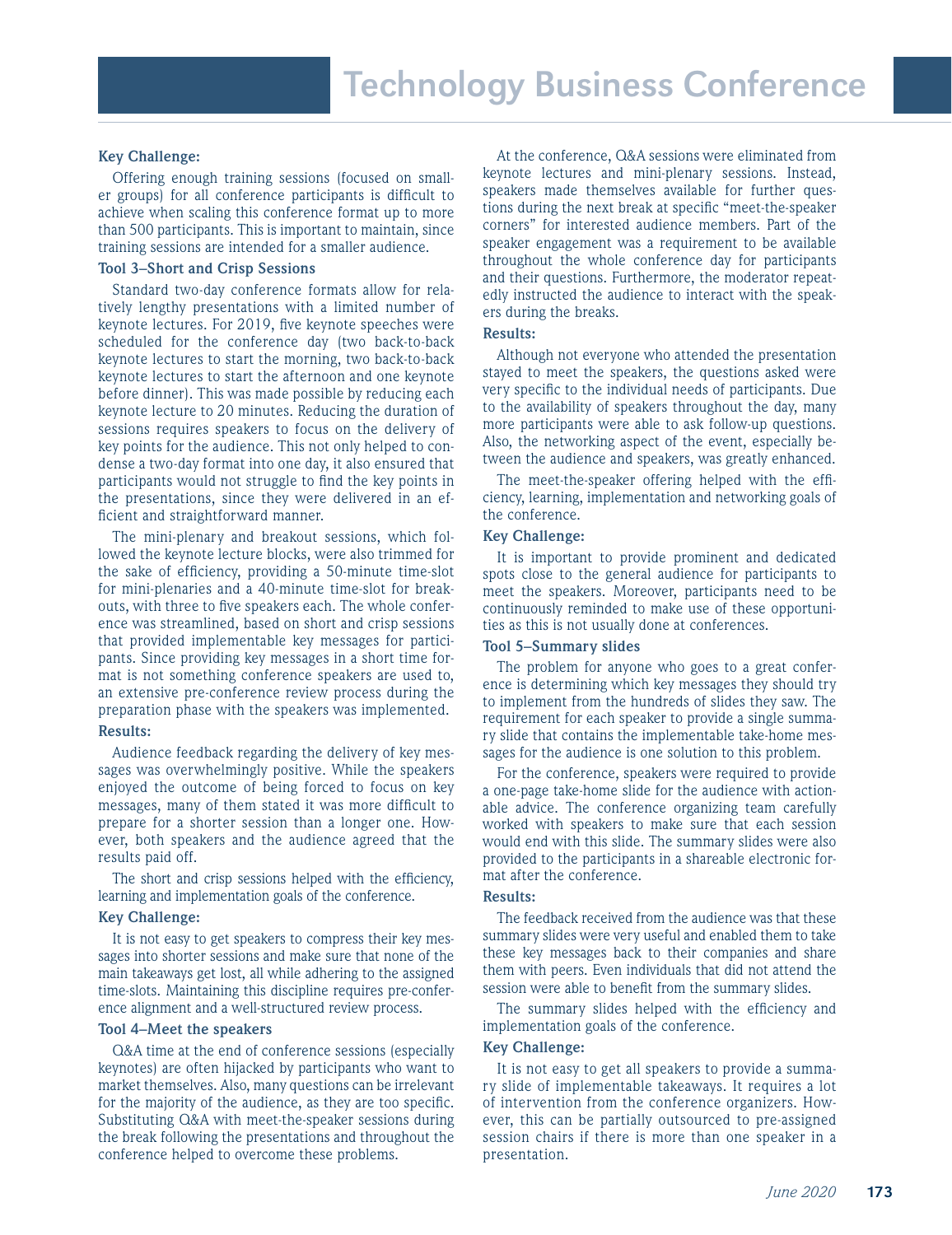#### **Tool 6–Summary Videos**

People do not usually want to see the recording of a lengthy presentation. By recording a short, two-to three-minute summary video of key presentations, the content is more likely to be viewed not only by anyone interested that could not attend, but also by attendees once they are back at their organizations.

For the conference, a select number of speakers were chosen to record a two-to three-minute summary video of their presentation ahead of or during the conference. Answers to likely follow-up questions of interest were also recorded, adding more value to the video.

#### **Results:**

Summary videos were produced, published online and shared with attendees. An ongoing publication of summary videos can help to keep the community alive and be easily promoted on social media. Moreover, the feedback from participants has been that they would go back to those summary videos for some of their perceived key sessions to get input relevant to some of their day-to-day challenges.

The summary videos helped with the efficiency and implementation goals of the conference.

#### **Key Challenge:**

Speaking in front of an audience and recording a crisp, two--minute summary with a camera team are different experiences. Great speakers are not necessarily great in front of a camera. Good preparation, training and patience are needed. A script and Q&A outline prepared by the speakers before the recordings can facilitate the process. Another option is to make a video after the conference. This allows speakers to take on board feedback obtained at the conference and prepare separately for the video.

# **Tool 7–Speed Networking**

Networking is an important part of any conference. However, networking is rarely very efficient, and only a limited number of people can be met. Moreover, some people are better at networking than others. A structured speed networking event where participants meet many people in a short space of time can help.

At HTBC 2019, at the end of the program for day one, attendees could join a speed networking routine. Stand-up tables were set up in a room and two participants were put on opposing sides of each table. When a bell was rung, participants had two minutes to introduce themselves and maybe exchange business cards or social media links. At the end of the two minutes the bell rang again, signaling the participants to move to the next table (like a merry-go-round). Conference participants not at the speed networking could network at their own pace in another room.

#### **Results:**

The speed networking had 40 participants meeting each other around 20 stand-up tables. Many used the opportunity to get to know a larger number of participants. It also gave them a foundation for further networking later. Participants provided very positive feedback, including that they had some fun as well.

The speed networking helped with the networking and efficiency goals. It also supported the inclusion goal, since it further encouraged IP specialists to mingle with business decision makers.

#### **Key Challenge:**

For logistical reasons, speed networking can only be run for a limited number of participants. To avoid a lastminute rush for the limited spaces provided, it is advisable to have participants sign up for this activity, either during the conference registration procedure or early during the conference day.

#### **Tool 8–IP Clinics**

Conferences usually provide a great pool of general know-how and experiences, but getting specific, individual questions answered is very unusual. Adding a training day with smaller group sessions on specific topics and providing meet-the-speaker sessions open for anyone interested can alleviate much of the problem. Providing IP Clinics (one-on-one sessions), where participants and experts meet one-on-one in 30-minute time-slots can add further value for participants.

At HTBC 2019, half-hour time-slots for participants were provided for booking a one-on-one IP Clinic session with an IP expert during the training day. This let participants pose questions on current issues in a more individualized environment and have in-depth conversations on these issues.

#### **Results:**

Around 20 percent of conference participants made use of these informal one-on-one meetings with IP experts. Receiving questions from IP Clinic participants ahead of time allowed the special IP Clinics committee to match the participant with the right expert. Also, experts were provided with the questions ahead of time so they could prepare and give useful advice.

The IP Clinics helped with the learning and implementation goals of the conference.

#### **Key Challenge:**

The proper matching of participants and experts is important and time-consuming. Also, coordinating 30-minute slots with other activities that a participant might have booked is an organizational and resource-intensive challenge. A digital tool for directly matching participants and experts would be a valuable next step in the process.

#### **4. Conclusion**

The EPO-LESI High-growth Technology Business Conference 2019 was a great success on all accounts. The conference attracted about 300 participants from over 30 nations and representatives from all intended audience groups. See Figure 5.